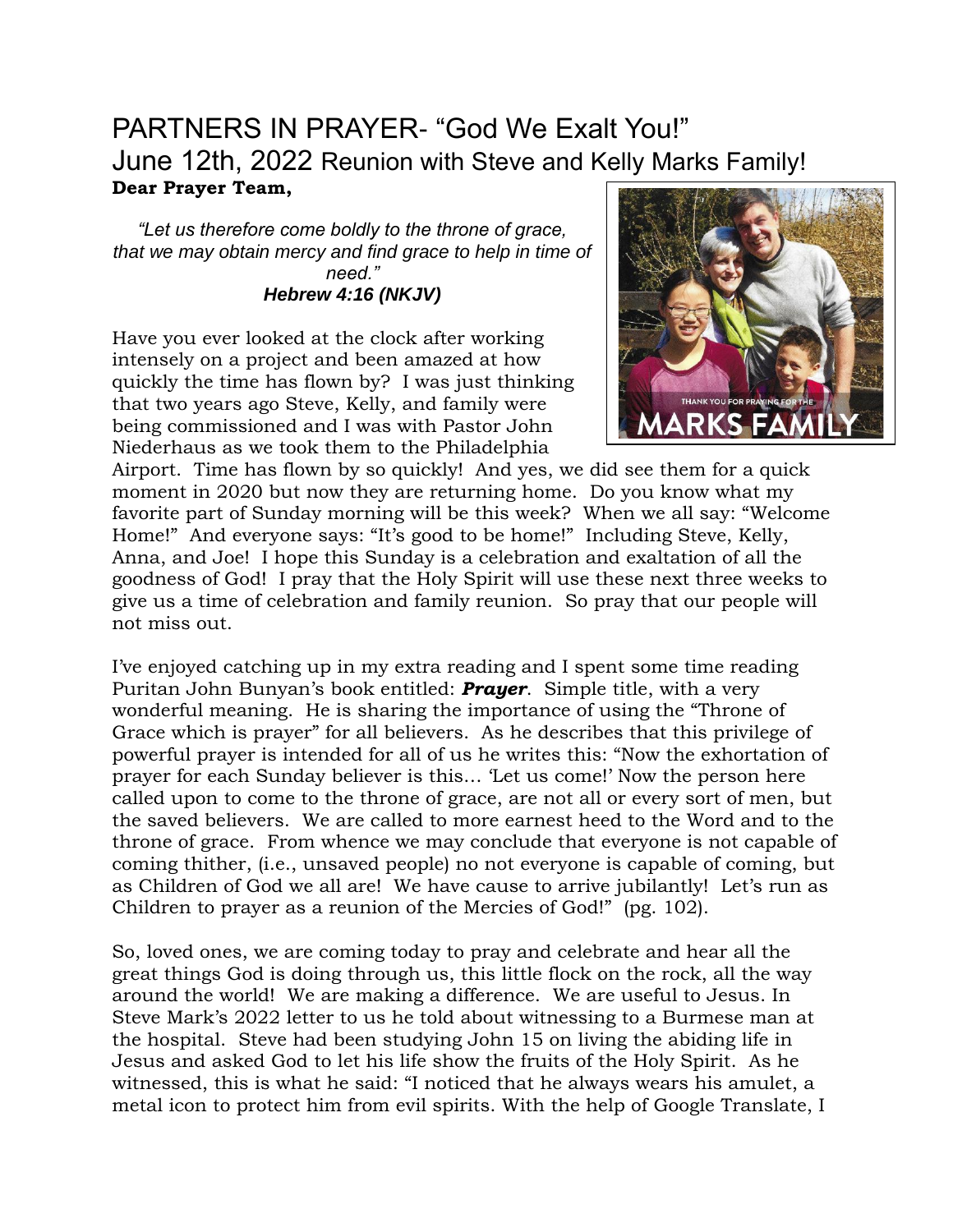explained that as Christians we have the Holy Spirit who is in us and is more powerful than all evil spirits together, so we have nothing to fear." Then later that day Steve admitted something we all must admit: "I am limited with my Thai language abilities. I was a terrible evangelist with a second-grade level of the Thai language. Truth be told, I am not much of an evangelist, even in my native English, but then again, God can even use an old horse doctor like me."

Did you catch that? Yes, God can use all of us. We need to be willing and open and continue to abide in the presence of Jesus so His Spirit will show through our lives. We don't have to have the greatest of words, just willing to let God use us, because He promised He would.

In the last few weeks, God has been directing my thoughts to our current place in redemptive history. That might sound a bit strange but take a moment to consider this. We are on the front lines of getting this world ready for Jesus to return! We are all global disciples when we glorify God by telling people about what He is doing in least-reached parts of the world like Thailand, and also here along the 611 corridor.

So, I've thought about this question all week: "Do you love Jesus enough to die for Him in order to be a witness?" Many of us may remember the five missionaries who died at the end of Auca spears while reaching the tribe in the Ecuadorian jungle. Nate Saint, who has ties to some of our area churches, said this: "We know that there is only one answer when our country demands that we share in the price of freedom- yet when the Lord asks us to pay the price for world evangelization, we often answer without a word. We cannot go; we say it costs too much."

I don't know if you are familiar with John Chau. He is a young man who felt the call of God to an unreached people group in the Andaman Islands off the coast of India. I want to use the next three *Partners in Prayer* to share his story. It is very much like the story of Jim Elliot and Nate Saint. But when people heard of his desire to reach this violent people group, there were many who questioned his commitment. Why? Because the Sentinelese people were known to be violent toward anyone outside their island, and the Indian government made a law that anyone approaching the island would be committing a crime and would be imprisoned. That is how terrible a reputation these island people had. But John didn't want that to stop him. So, what I want to tell you at the beginning of his story is that he committed an international crime and landed several times on North Sentinel Island in the Andaman Island group in the Bay of Bengal in an attempt to reach this people group. And not only did he break the international laws doing it, but he also was killed by those people on November 15, 2018. Did John waste his life? Did he try to do something that he should never have considered? Was he just crazy? Let's start his story.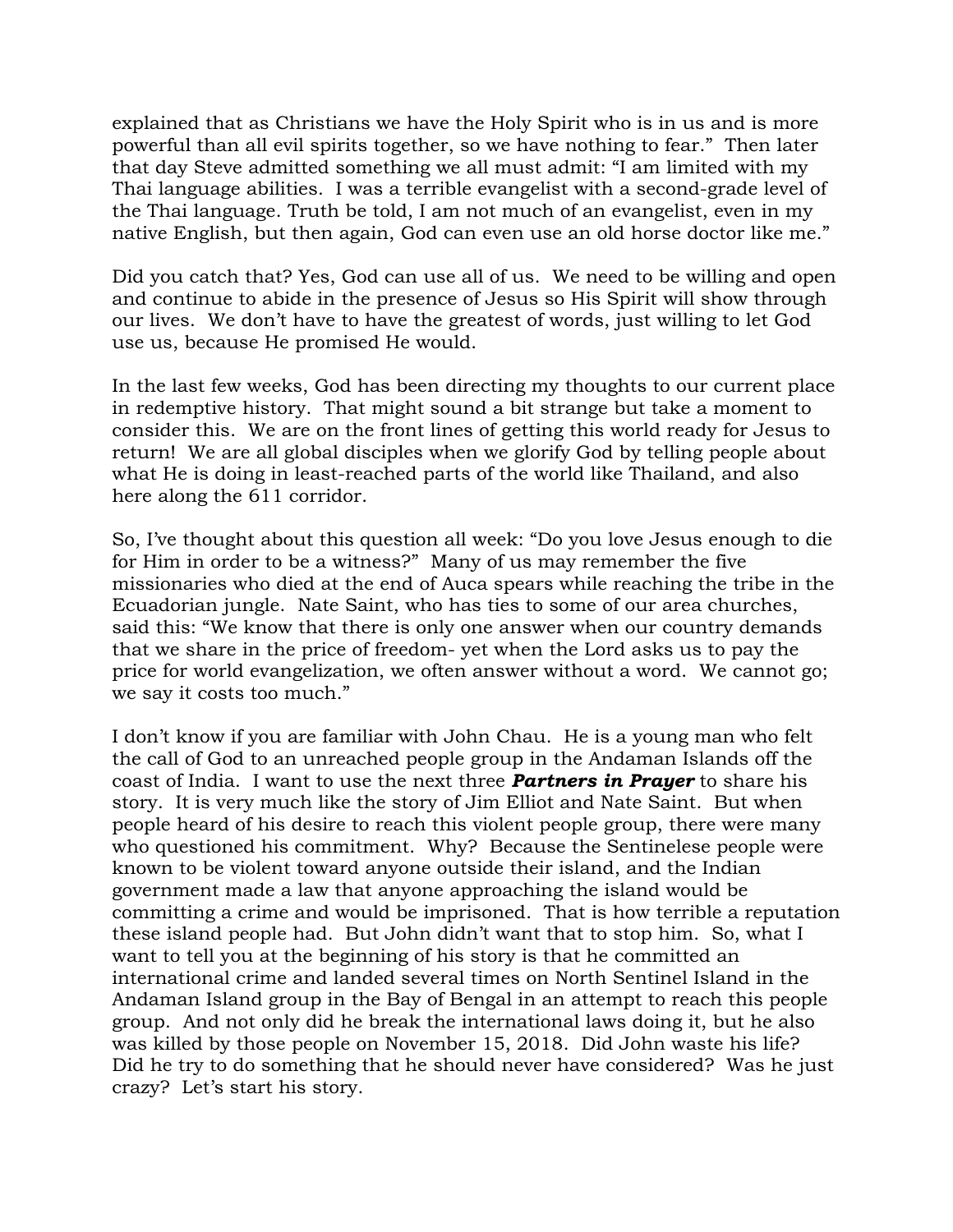If all had gone according to John Chau's plan, we would never have known his



name. He intended to remain invisible to the world whether he lived or died. John felt a call from God, real or by something imagined, to "Go into the entire world and proclaim the gospel to the whole of creation." But instead, in November 2018, news outlets around the world were running the story of a foolish and criminal 26-year-old American man who had been killed trying to make contact with a remote tribe on North Sentinel Island, a tiny speck in the Bay of Bengal between India and Southeast Asia. Many news reports and opinion pieces implied that John had broken the law to contact a people group known to be violent toward outsiders. What they didn't know was that

John had prepared for years to reach the Sentinelese with the Good News of Jesus Christ.

## **A life of Preparation**

John Allen Chau was born on December 18, 1991, in Scottsboro, Alabama, the third and youngest child of Lynda Adams-Chau, an organizer for Chi Alpha, and Patrick Chau, a Chinese American psychiatrist who left China during the Cultural Revolution.

Throughout his childhood, Chau loved camping, hiking and travelling, and excelled at various clubs, charities, and other extracurricular activities. He attended a church much like ours at Palisades Community Bible Church. Chau was raised in a Christian home and his family appears to have been members of the Assemblies of God, an international Pentecostal church whose members sometimes speak in tongues. He attended Vancouver Christian High School, a close-knit school with just 90 students across seven grades.

A natural overachiever, he thrived. In the Royal Rangers, a Pentecostal scouting organization, he achieved a gold medal of achievement, a rank equivalent to Eagle Scout; one of the medal requirements is reading or listening to the entire Bible.

He loved hiking, camping and travel, and he meticulously documented his exploration on social media. On Facebook, he was fond of quoting Jim Elliot, one of five missionaries killed by an Auca Indian tribe in Ecuador in 1956.

## **His Surrender to College Missions.**

His journey began in 2008, the year he turned 17, when he became what he described as "an apprentice to Jesus." He admired numerous explorers and missionaries including David Livingstone and Bruce Olson. He later attended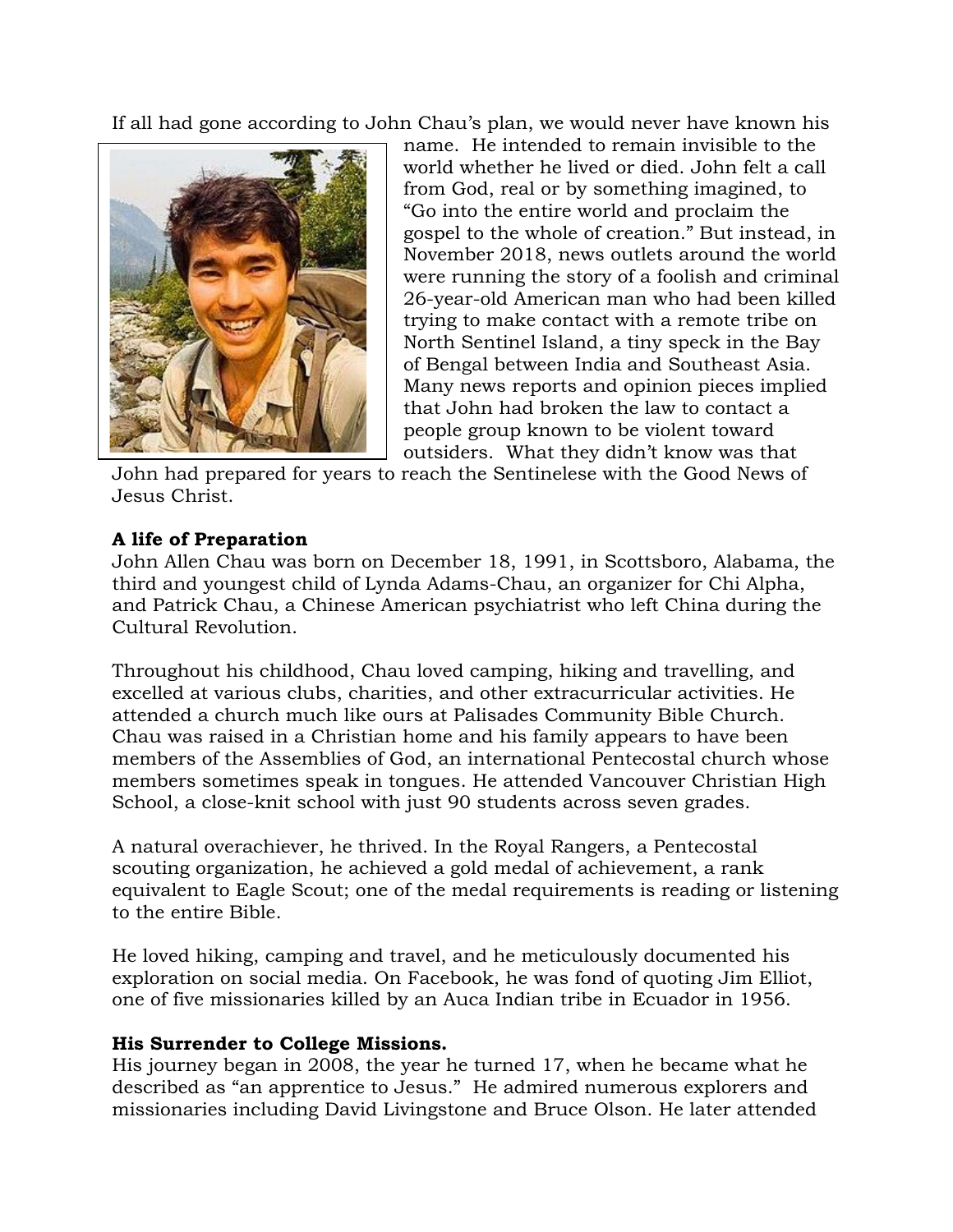Oral Roberts University in Oklahoma. Chau participated in missionary trips to Mexico, South Africa and Iraqi Kurdistan. After taking his first mission trip, he began to pray about spending his life serving as a missionary. This is what he wrote to God in his journal: "I know that God used that time to mark my life." In his prayers, John asked God where He wanted him to go, echoing Isaiah's affirmation- "Here I am! Send me!"

When he first learned about the Andaman Islands as part of his missionary trips, he began to pray about these people. He began to sense that God was calling him to these people. "Once I said 'yes' to Jesus," he said in a video for a church that supported his work, "I was committed. I was all in." Every decision John made for the next nine years was in preparation for going to North Sentinel Island, living among the Sentinelese and sharing the gospel with them. "He had conditioned his body, his mind, his spirit," said his former room-mate from college. "He was one of the most prepared men I've ever met." Knowing that the conditions he would be going into would not have hot running water, he took cold showers to help his body adapt. And since little was known about the Sentinelese language, he took a linguistics course through a branch of Wycliffe Bible Translators, hoping it would help him communicate with the islanders. In addition, he undertook medical training and became certified as a wilderness EMT (emergency medical technician) so he could provide the Sentinelese with basic health care. He was vaccinated against all manner of diseases, knowing their immune systems would be vulnerable to outsiders. He underwent laser eye surgery so he wouldn't have to worry about keeping his contact lenses clean.

John was so focused on preparing to serve on the island- an aerial view of North Sentinel hung on his dorm-room wall. He constantly approached missionaries and professors on the dos and don'ts of first contact with indigenous people. Because of his love for soccer, John became involved with a ministry that ran a soccer program for immigrants from Myanmar. (The country right next to Thailand where Steve and Kelly serve.) He was not the most prolific leader, but he grew in his love for people and simply wanting to serve them at self-sacrifice. He did that for two years.

In addition for his ministry, he also stepped up and did intercity witnessing. John was not afraid to go into the worst parts of Tulsa. One classmate, after witnessing John witness to street prostitutes, said this when they got into the car to leave: "I'd get in my car and I'd pray, 'God, make me more like John.'"

After graduation John reached out to the ministry "All Nations," which had overseen one of his college mission trips. A member of the executive leadership team, Pam Arlund, took notice that John's email was the second mention of the Sentinelese people she had seen in a week. And prior to that, she had never heard of them. "Was God at work to reach this unreached island?" she wondered.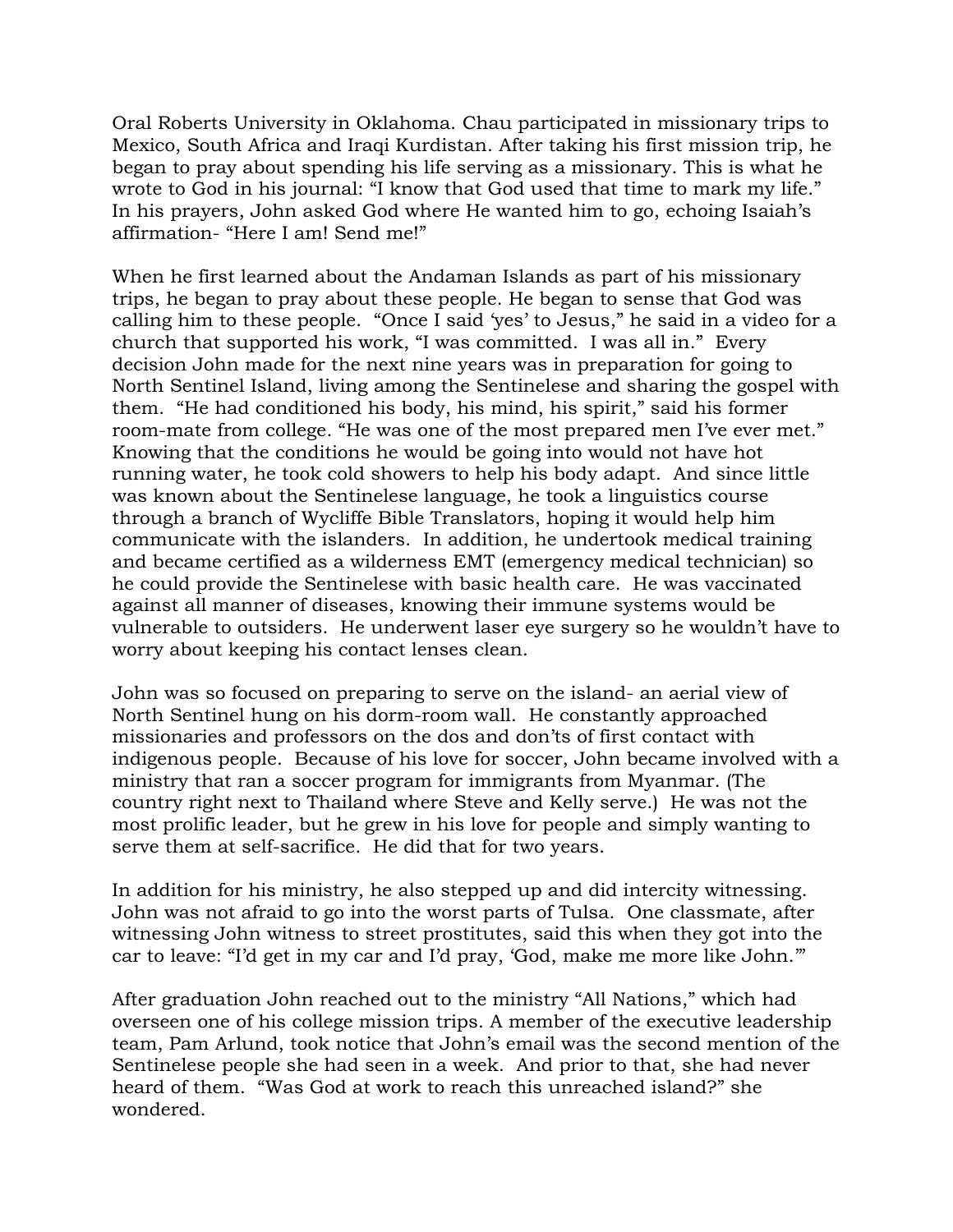#### **His Application to Missions**

Pam invited a coworker to sit in on calls with John to help determine whether he was the right person for such a dangerous mission trip. "I would describe John as both intense and winsome," she said, "He had intensity for the Lord, and yet he was very comfortable to be around." As their conversations continued and deepened, "All Nations" leaders were impressed with John's passion to do everything in his power to prepare for the mission to which he believed God had called him. He was interviewed on Christian Radio as he shared his desire to reach this people group. His interviewer said: "Here are 20 books on cultural anthropology that you really need to read before even considering such a dangerous mission effort." He replied, "Okay, I have read half of them already and will be finished with the rest in two weeks." All this to say, that John Chau wasn't just some crazy out-of-his-mind young man, who didn't know how to count the costs and just try to walk right into a dangerous situation. He was following God's leading to be prepared as much as he could be, and he was following the leadership and advice of church leaders and educators to make the decision if God would lead him to actually go into these people. He was willing to serve and do what God wanted him to do every step of the way. He wasn't some crazy young reckless man who was giving an embarrassing reputation to the American people. He was a man of prayer. So now in 2015 he wondered, "What's next?"

## **The Outrage about his Death**

So here, I want to stop my story. We will continue to find out about John and his meticulous planning to try and serve Jesus next week. But you need to understand that John was martyred by the people of that island. We may never have known what would happen. But this is the aftermath of the media and response of the world for what they called "reckless endangerment." Chau was criticized by *Survival International* among others for visiting the island despite the possibility of introducing pathogens to the native Sentinelese, to whom it could have been deadly since it was likely that the natives had not been previously exposed to diseases from outside the island. His mission agency, "All Nations," the evangelical organization that trained Chau, was criticized on social media for describing Chau as a martyr while expressing condolences for Chau's death. Chau's father also blamed his son's death on the missionary community for insinuating an extreme Christian vision within Chau. The media portrayed him to be just some wacky Christian with no training or preparation, who just kayaked into danger breaking every international law. According to a report by *The New York Times*, the missionary training by "All Nations" included navigating a mock native village populated by missionary staff members who pretended to be hostile natives, wielding fake spears.

In response to Chau's death, M. Sasikumar of the Maulana Abul Kalam Azad Institute of Asian Studies, questioned the legal charge of murder and what he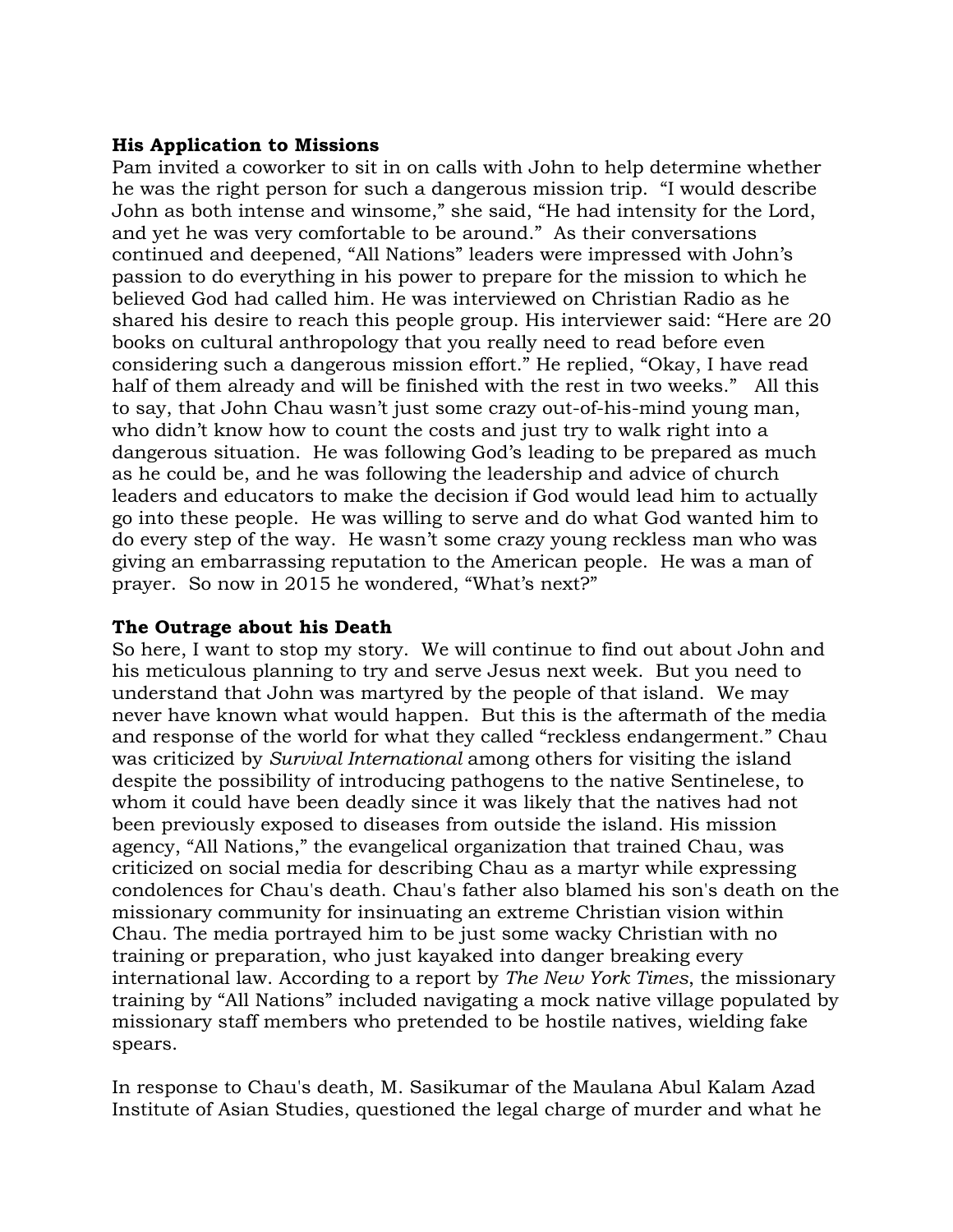perceived as a romanticized version of the incident in the media. He wrote that the incident should instead serve as a warning that the "eyes-only" policy with regard to the Sentinelese needs to be more strictly enforced, and include the local fishermen in order to prevent a repetition.

Such an outrage from the United Nations caused many to question the idea of "missions" or even what right does anyone have to share religious propaganda to others of another culture. Michael Schönhuth, Professor for Cultural Anthropology at the University of Trier, Germany, found the media response to Chau's killing of cultural interest. He wrote that the narratives that emerged were part of a larger discussion regarding the proper relationship between the modern world and the remaining isolated indigenous peoples. Schönhuth wrote that the online presence of the Evangelical missionaries whose numbers had grown over the preceding twenty years, and in which Chau was an active participant, presented a narrative in which they were bringing civilization to a primitive people, and that the likelihood of missionaries being killed was not a deterrent, but an affirmation of the need for the "uncontacted people" to be rescued from a savage existence.

Schönhuth faulted the media for playing into this narrative, ignoring the history of exploitation of the people in the region, which presented an alternative narrative in which the killing of Chau was self-defense. Schönhuth suggested that the media hype must be reinterpreted to allow for such alternatives to be understood. So the question we all face is still the hardest of

all questions to ask ourselves: "Would we die for Jesus? How much do we really love Him?"

There is a song with words and music by Baynard L. Fox entitled: "Go Tell the World." Read the words carefully and ask yourself "Do I love Jesus?"

"I'll tell the world, that I'm a Christian, I'm not ashamed, His name to bear; I'll tell the world, that I'm a Christian, I'll take Him with me anywhere.

I'll tell the world, how Jesus saved me, And how He gave me a life brand new; And I know that if you trust Him, that all He gave me, He'll give to you.

I'll tell the world, that He's my Savior, No other one, could love me so; My life, my all is His forever, and where He leads me I will go.

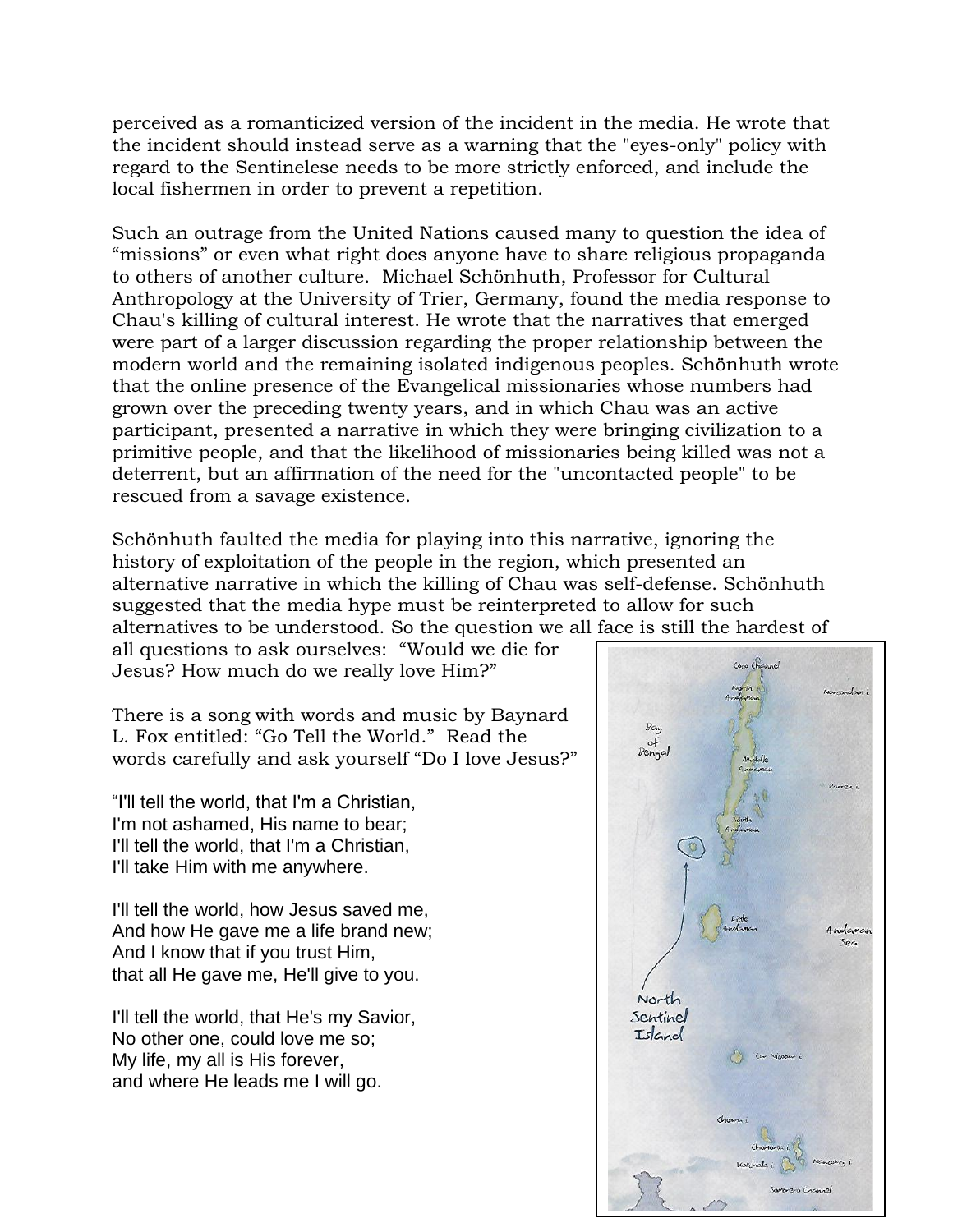For when He comes, and life is over, For those who love Him there's more to be; Eyes have never seen the wonders, That He's preparing, for you and me.

Oh, tell the world, that you're a Christian, Be not ashamed, His name to bear; Oh tell the world, that you're a Christian, And take Him with you anywhere."



I'm not asking you to do something crazy and dangerous. But I am asking you to think of someone who you need to tell about Jesus. Remember what Steve Marks always says, which I have no doubt he will say today: "We are all called to be missionaries." So, if you are not called to die for Jesus, then what is keeping you from telling your friends, family, or even others, "I really love Jesus, and He really loves you." What are you afraid of? These were some of John Chau's last words: "You guys might think I'm crazy in all this, but I think it's worth it to declare Jesus to these people." Do you think it's worth declaring Jesus to the people in your life who need you right now?

#### Let's pray,

*"Oh, we exalt You our awe-inspiring and loving Father. We know without Jesus we can do nothing. We even have difficulty loving You rightly. Lord, forgive us for the inconsistency of our commitment to You. Master, with all that we are, we desire unbroken fellowship with You. Even now, shape us to fit perfectly into Your presence, which we might dwell in oneness with You, that we might live empowered by the impulse of Your will. We ask that we are fruitful in the Spirit today. That we have courage to share Jesus because He is our everything, not because of fear, or guilt or any other reason to motivate us to share. Help us to love as a church here at PCBC along this 611 corridor, so we are making a difference in hearts and lives. We may never give our lives for another, but we can give our witness and love to Jesus to all who are near and dear to us. We can live Jesus through the power of the abiding and indwelling Spirit so that the fruit of the Spirit shows and people come to Christ. We ask, in the Master Branches' Name and through the Holy Spirit's help, Amen."*

## Celebrating the family reunion today, because "It's good to be home!" Pastor Corvin <><

Quote: I left him that day feeling like I was a terrible evangelist with a second-grade level of the Thai language. Truth be told, I'm not much of an evangelist, even in my native